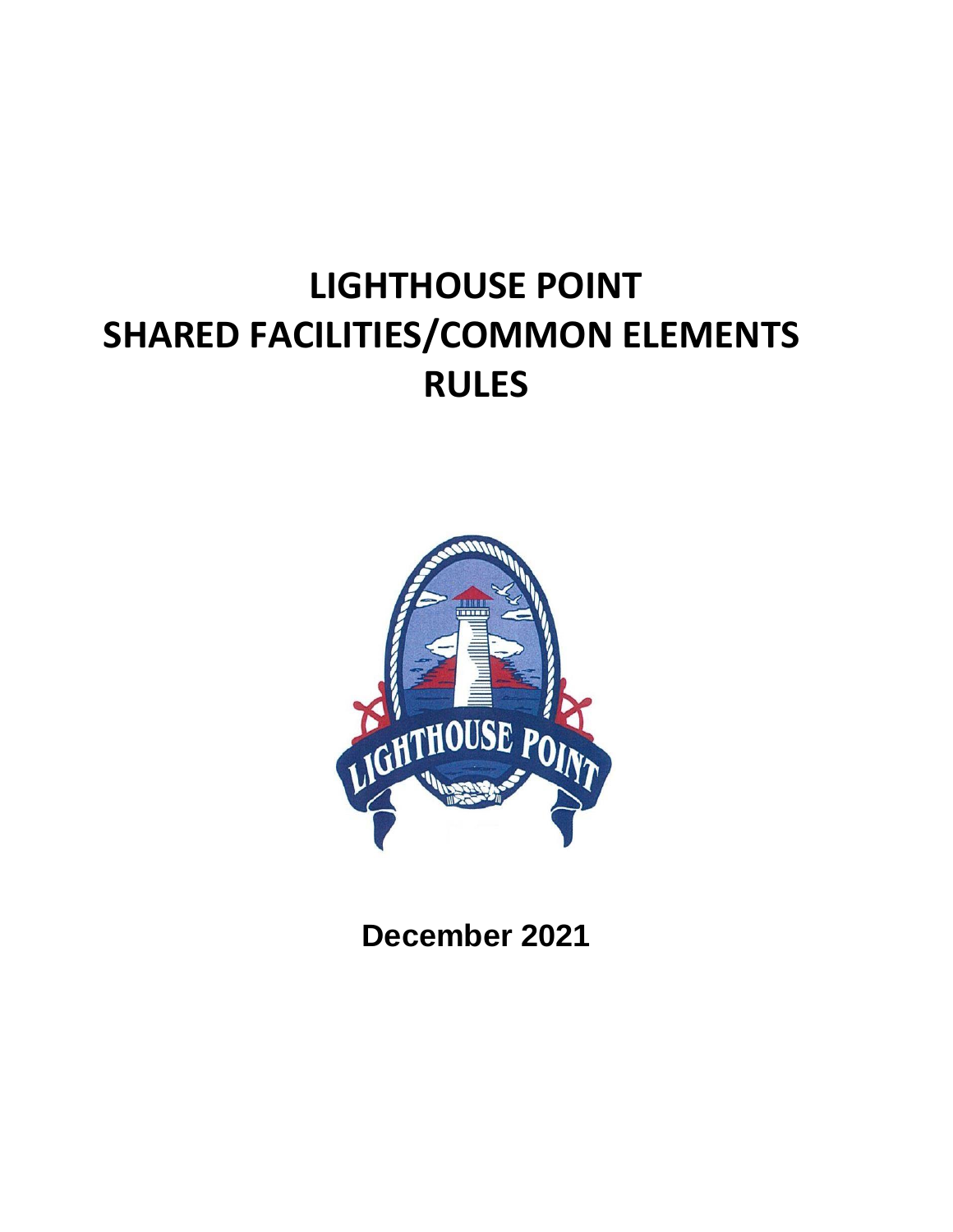# **LIGHTHOUSE POINT SHARED FACILITIES COMMON ELEMENT RULES**

The following rules have been constituted by the Shared Facilities Committee and must be observed by all Owners, their families, guests, visitors, domestic staff, agents, tenants and/or anyone occupying a unit with the Owner's permission. The term "Owner" where it appears in the subsequent rules shall include all of the above parties.

It is the Owner's responsibility to ensure that all parties are familiar with the rules and adhere to them. Any and all damage resulting from a breach of the rules including the cost of repair, whether caused by negligence or accident, will be borne by the Unit.

Lighthouse Point Community is a multi-condominium corporation project. According to all Condominium Corporation Registered Documentation, units are for single family usage.

#### **1. Emergencies**

a) Contact E & H Property Management AFTER HOURS emergency line at 705-441- 5920 (or office at 705-445-1636 during regular business hours) for security to be contacted. This service is only to be used for serious noise infractions or issues concerning security, break-in, etc. It is not to be used for minor infractions of our rules and regulations. This is not to take the place of 911.

# **2. Vehicles/Parking/Garages**

- a) Car washing shall not be permitted anywhere except the Maintenance Building during regular business hours.
- b) No vehicles allowed other than regular family passenger vehicles permitted in the common parking areas.
- c) No motor vehicle, other than a private passenger automobile, station wagon, 4-wheel drive for personal (\*not commercial) use or family van, shall be parked in any parking space except when the operator of such vehicle is on delivery, or a contractor is on site completing repairs within the Corporations. In particular, no trailer, boat, hover craft, snowmobile, mechanical toboggan, seadoo, machinery or equipment of any kind shall be driven or parked anywhere on the property, provided that this restriction shall not apply to the storage of any such item in the unit owners' garage with the garage door in a fully closed position. The exception being the trailering of boats to the launch ramp or RBCC parking lot for short-term storage. The manager may cause any such vehicle or equipment left on the property to be removed therefrom at the owner's expense.

(\*including commercially lettered or signed vehicles)

d) No repairs other than minor emergency repairs may be made to any motor vehicle parked or left standing upon the common elements.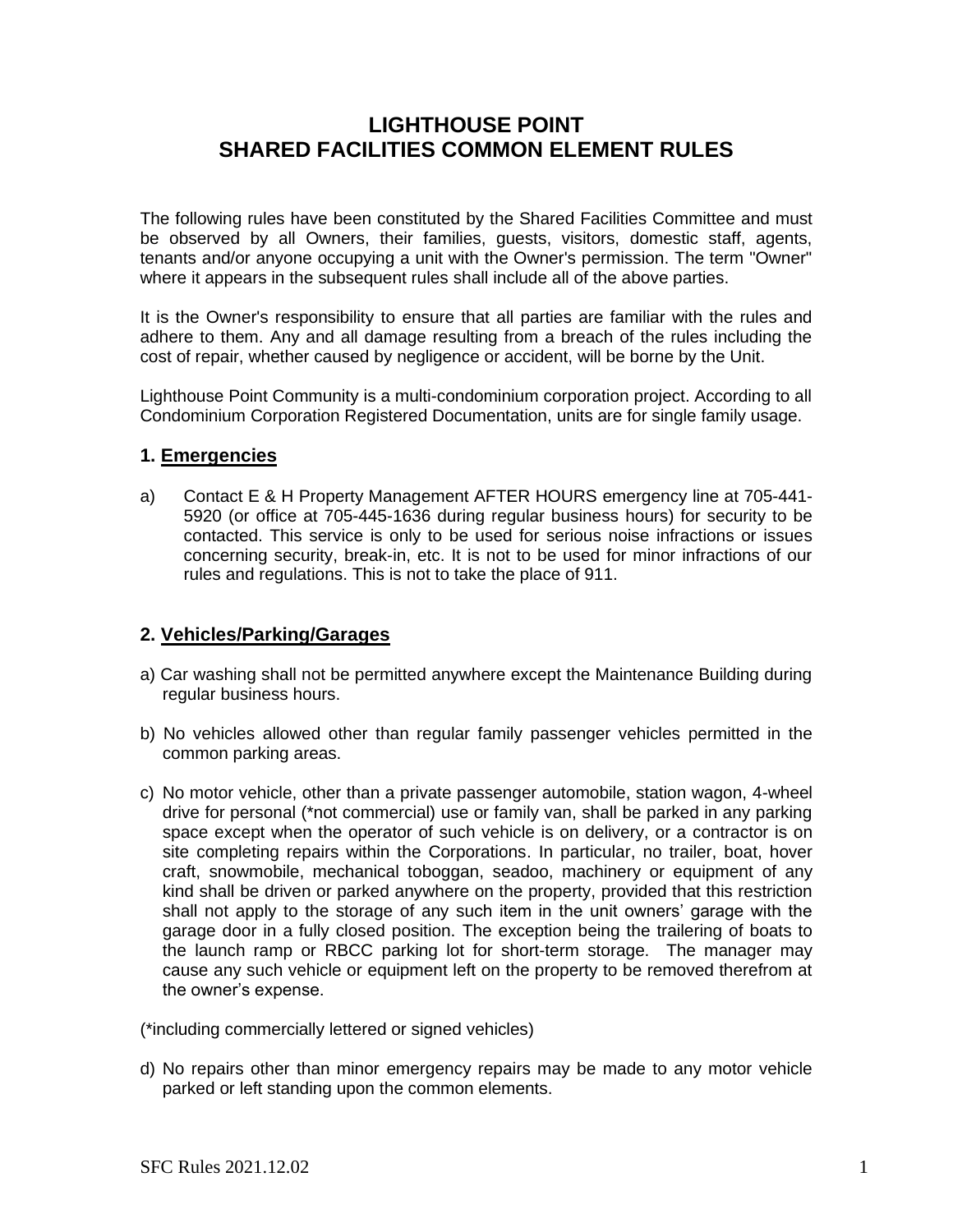- e) A motor vehicle shall not be driven on any part of the common elements at a speed in excess of the posted speed limit. Also, a motor vehicle shall not be driven on any part of the common elements which has not been designed for the passage of motor vehicles.
- f) No owner shall store any private passenger automobile, vehicle or equipment, whether posing a safety or security risk or otherwise for an unattended stay of more than thirty (30) days, it being acknowledged and understood that, without limiting the generality of the foregoing, "winter" storage of motor vehicles on the property constitutes the breach of this Rule.

#### g) Mandatory Vehicle Identification

All vehicles parked on LHP property must display identification issued in accordance with policies established by the SFC. Vehicles without identification may be subject to Municipal enforcement measures including removal from the property. Vehicles includes anything licenced to travel on Ontario highways. Trailers attached to tow vehicles do not require separate identification. Exception is made for vehicles making short term delivery or pick up.

h) Enforcement of LHP Parking Rules using Municipal Measures Approved 'In Principle': The issuing of Municipal infraction notices by Municipal Law Enforcement Officers, LHP Security contractors or PM staff to vehicles parked on LHP property in contravention of vehicle identification policy as established by the SFC.

#### **3. Pets**

a) No pet that is deemed by the Board, Shared Facilities or Management to be a \*nuisance shall be kept by any resident of a unit within the property.

(A pet will be declared a nuisance if a third, bona-fide written complaint is received. The complaints must be in regards to separate incidences. The pet owner or designate will be notified after Management receives the first written complaint and in this notice the owner will be made aware that if a third written complaint is received the pet will be deemed a nuisance.)

- b) All pets must be leashed and under control at all times in the company of the owner while on any part of the property. Owners are responsible for all damages that the pet may cause.
- c) 'Stoop & Scoop' rule will be strictly enforced.
- d) Dogs are not permitted on the beaches or stairs leading to the water at any time.
- e) One (1) pet per residence permitted.
- f) Pets are not to be leashed or tied up to any part of the common elements.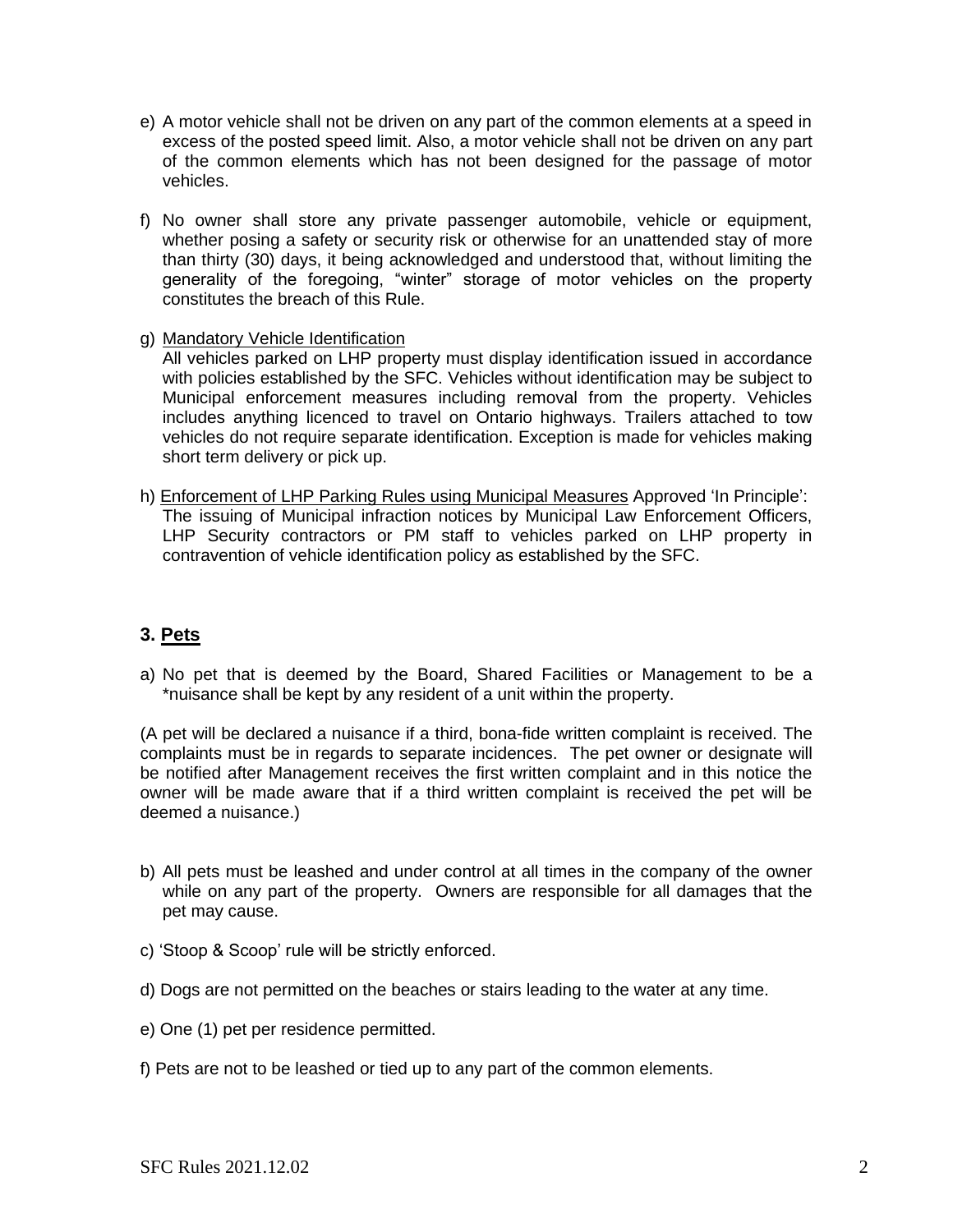#### **4. Garbage Disposal**

Waste removal at Lighthouse Point is done by private contractor; municipal, and county rules and procedures do not apply. Only domestic household waste will be disposed of by LHP.

With the implementation of the Molok system, waste will be collected in three streams: organics, recyclables, and garbage. Removal from site of all other waste generated by unit owners, their tenants, or contractors is the responsibility of the unit owner.

Property management will, at minimum annually, update guidance on waste permitted to be disposed of in LHP waste bins. Property management may permit placement of collection bin(s) for the purpose of collecting deposit-bearing containers on written request from a Corporation Board or recognized civil society group. Permission may be withdrawn at any time.

Property Management may authorize and specify means of special collection for items which cannot be placed in waste stations.

Removal of large household items and contractor items are owner's responsibility for the cost of removal. Owners are responsible for ensuring that large items are taken to the Collingwood Landfill site:

> 470 10<sup>th</sup> Line, Collingwood, ON L9Y 3Z2 Phone: 705.735.6901

Rules – Molok waste disposal system

- a) Waste must be deposited in the designated waste station bins or at special collection points specified by Property Management.
- b) Only specified items which can be placed in the waste station bins or are part of a special collection will be deposited of by LHP. Placing unwanted items anywhere else on the property, including adjacent to the waste stations, is prohibited.
- c) Hazardous Waste (paint, lubricants, batteries, etc.) is not to be deposited in the waste stations.
- d) Person(s) identified as placing items where prohibited will have the cost of collection and disposal, minimum \$100.00, added to their associated unit common expense charge.

#### **5. Drones**

Given that laws and regulations are constantly changing, all recreational drones and similar remote-operated devices operated on the property must comply with **all**  Transport Canada regulations and any other applicable laws and regulations.

As indicated by Transport Canada: The purpose of the Interim Order and other Transport Canada regulations is to ensure aviation safety, which includes protecting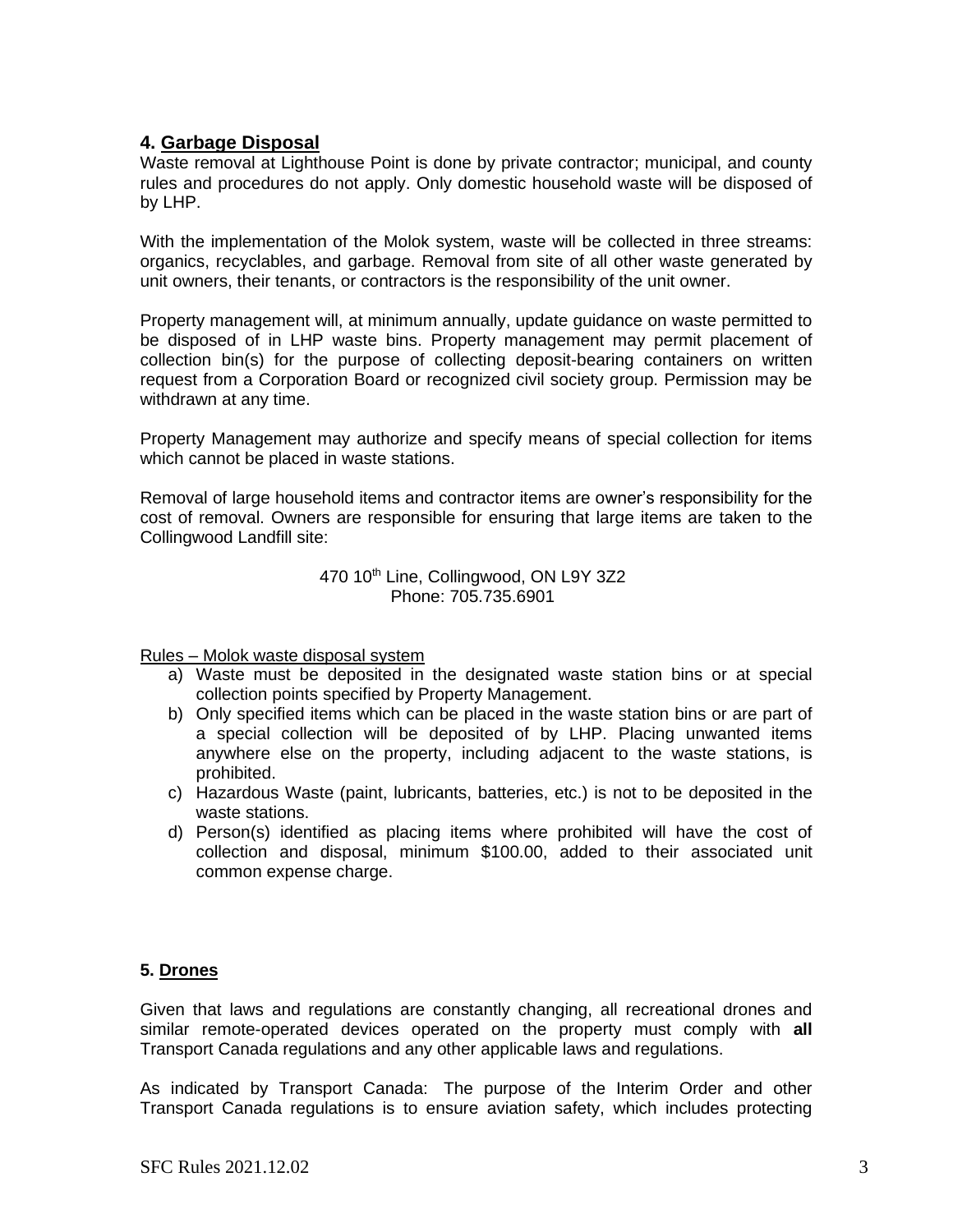aircraft in the air along with people and property on the ground. Drone operators must comply with all applicable laws and regulations, including privacy and trespassing.

Exceptions may be allowed subject to approval by the property manager.

As an example, current (October 2017) regulations are as follows (any updates will apply):

- Fly your drone:
- below 90 m above the ground
- at least 30 m away from vehicles, vessels, and the public (if your drone weighs more than 250 g up to 1 kg)
- at least 75 m away from vehicles, vessels, and the public (if your drone weighs more than 1 kg up to 35 kg)
- at least 5.5 km away from aerodromes (any airport, seaplane base, or areas where aircraft take-off and land)
- at least 1.8 km away from heliports or aerodromes used by helicopters only
- outside of controlled or restricted airspace
- at least 9 km away from a natural hazard or disaster area
- away from areas where operation could interfere with police or first responders
- during the day and not in clouds
- within your eyesight at all times
- within 500 m of yourself or closer
- only if clearly marked with your name, address, and telephone number
- "Built-up areas" are considered areas with groups of buildings or dwellings, including anything from small hamlets to major cities. Anything larger than a farmstead should be considered a built-up area. Note that two or three buildings alone would not constitute a built-up area but the stand-off distances of 100 ft (for 1 kg or less) and 500 ft (for greater than 1 kg) would have to be respected to stay away from buildings, structures, vehicles, etc.

# **OUTDOOR AMENITIES**

Open times: 9:00 am until 9:00 pm

#### **6. Marina**

- a) The Marina Mooring Area, which includes the easterly pier, the wharfs and the mooring facilities, as well as the launching ramps and driveways, is reserved for the exclusive use and enjoyment of Lighthouse Point condominium owners who hold a Mooring Slip License which is in good standing or a Permitted User who holds a right of occupancy of a Mooring.
- b) Access for slip holders is controlled by the FOB system.
- c) No swimming or fishing in the Marina (off piers, docks, etc)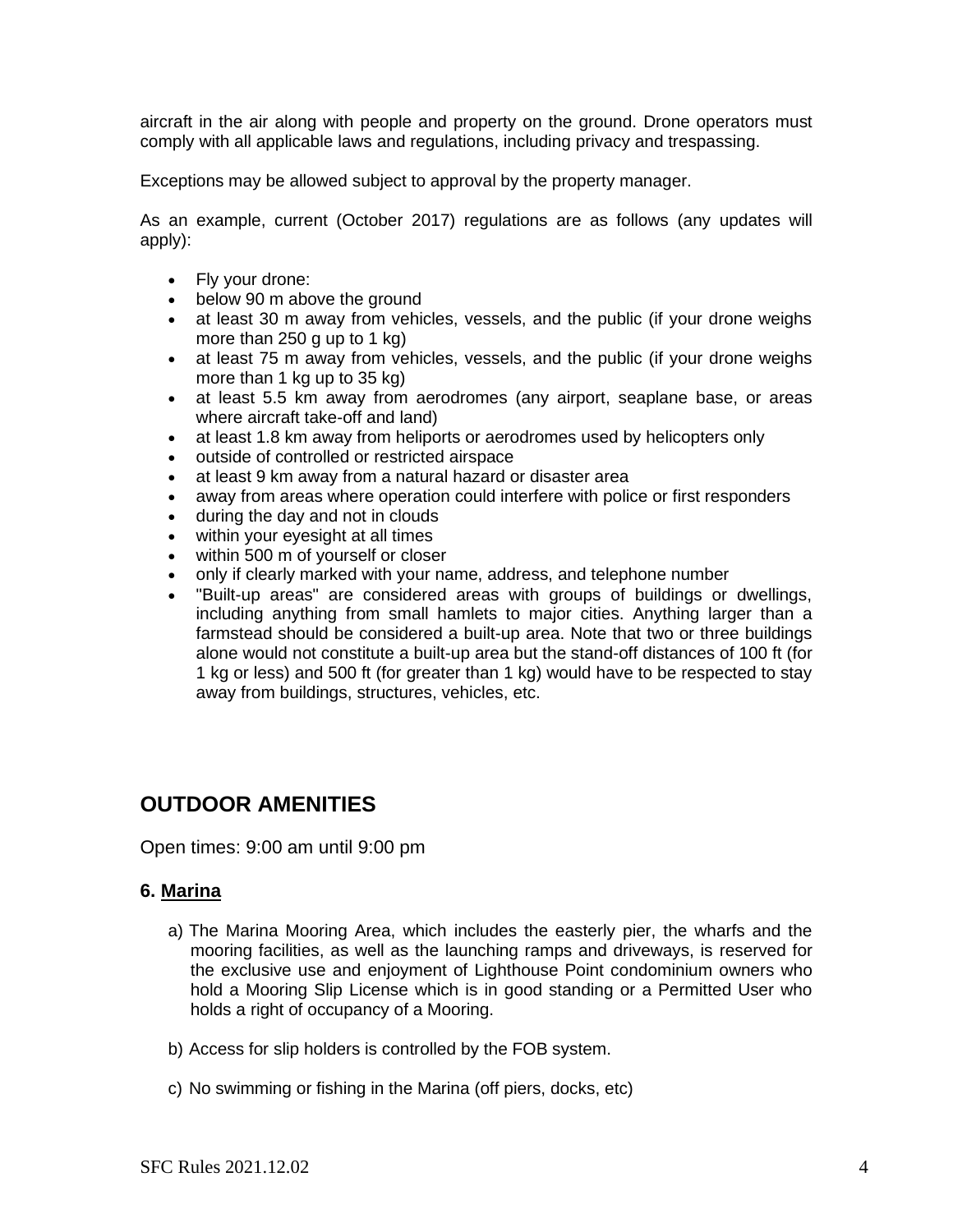- d) No parking on the Pier; this rule applies to everyone
- e) Please see the 'Marina Rules' for a full listing of all rules.

# **7. Swimming Pool**

The Pool area includes pool and deck. As per definition from Simcoe County Health Department.

- a) Pool access is controlled by a FOB system
- b) Pool Hours: Open from 9:00 am until 9:00 pm

\*Adult only time: East Pool 5:00 pm - 7:00 pm West Pool 12:00 pm – to 2:00 pm (Please note adult only times alternate yearly) (\*Children under 16 years are not allowed in the fenced pool area at these times)

- c) NO GLASS containers or FOOD in the pool area (within the fenced area).
- d) NO BOISTEROUS PLAY in the pool or about the deck.
- e) NO DIVING.
- f) Unsupervised bathers under the age of 12 are not allowed within the pool fenced area unless accompanied by a parent or an agent of not less than 16 years of age.
- g) Only single person floatation devices are allowed.
- h) No smoking in the pool areas.
- i) No pets permitted inside or leashed outside of any pools.
- j) All posted signage must be understood as part of these rules and Regulations.
- k) Limitations on the number of guests is the same as set out in 18 h).

#### **8. Beaches & West Pier**

- a) Swimmers have the right of way.
- b) Absolutely no pets (dogs etc.) on the beaches.
- c) No fireworks or open fires allowed on the beaches or any other part of Lighthouse Point.
- d) Children must be supervised at all times. There are no lifeguards on duty.
- e) No storage of any items of any description.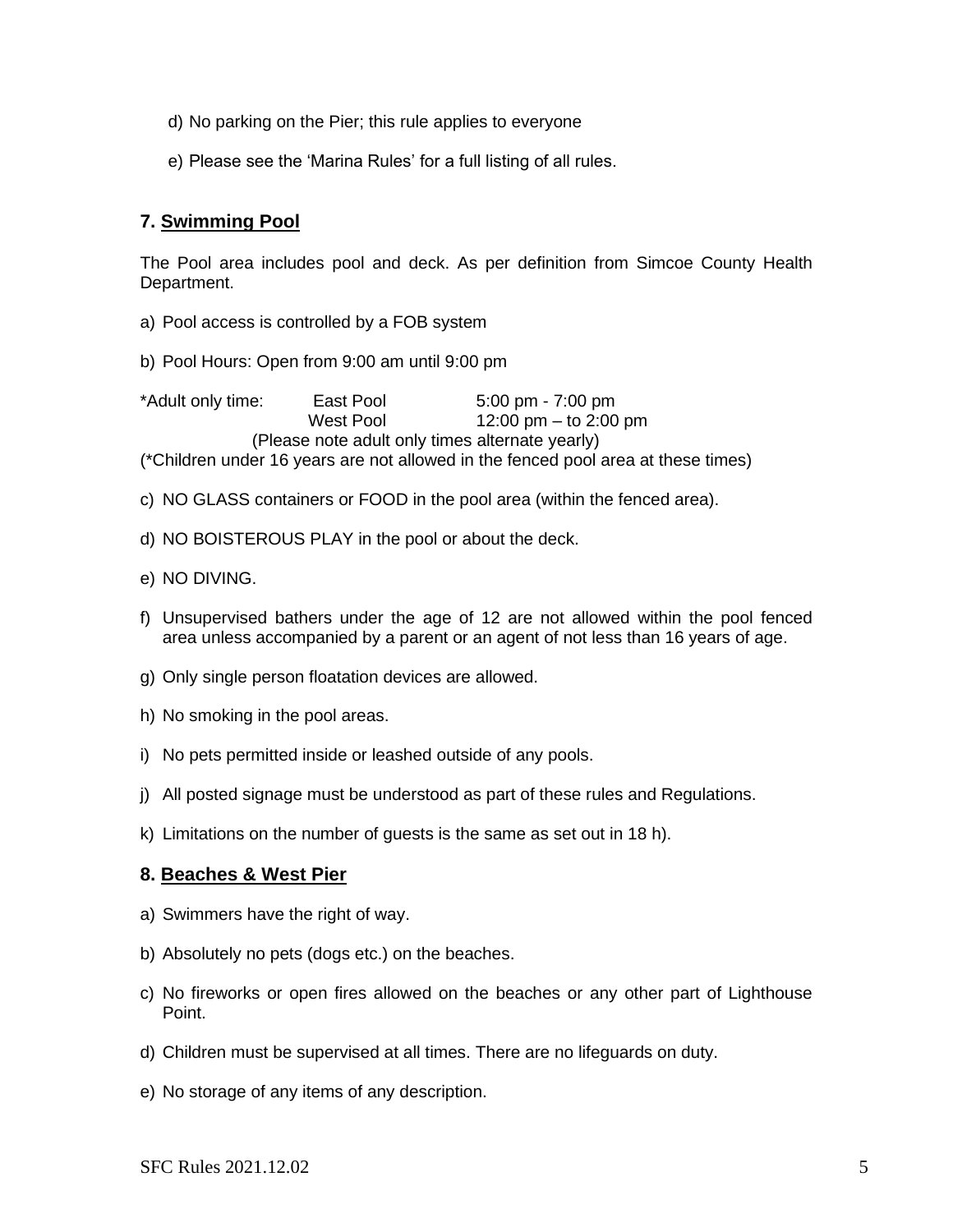- f) No smoking.
- g) No glass containers.
- h) No tents or large shade structures. Umbrellas and small, three-sided, family shade structures permitted.

#### **9. Kayak Racks**

a) Located on the East Beach. Available for rent, see the Property Management office.

#### **10. Tennis Courts**

See the 'Policies Related to Provision of Tennis Programming at LHP' on Lighthouse Point website.

#### **11. Putting Greens**

- a) Use only between the hours of 9:00 am and 9:00 pm.
- b) No chipping or driving from the grass or lawns.
- c) Putting only. Have respect for the units close by.
- d) No bicycles/skateboards allowed on this area.

#### **12. Mini Golf**

- a) Use only between the hours of 9:00 am and 9:00 pm.
- b) To be used as intended only, strictly for putting.
- c) Allow players to play through.
- d) No bicycles/skateboards allowed on this area.

#### **13. Volleyball/Basketball**

- a) Use only between the hours of 9:00 am and 9:00 pm.
- b) Volleyball is supplied, but make sure that the ball is returned to the Rec Centre for everyone to use.

#### **14. Ball Hockey**

- a) Use only between the hours of 9:00 am and 9:00 pm.
- b) Please do not remove the nets from this area.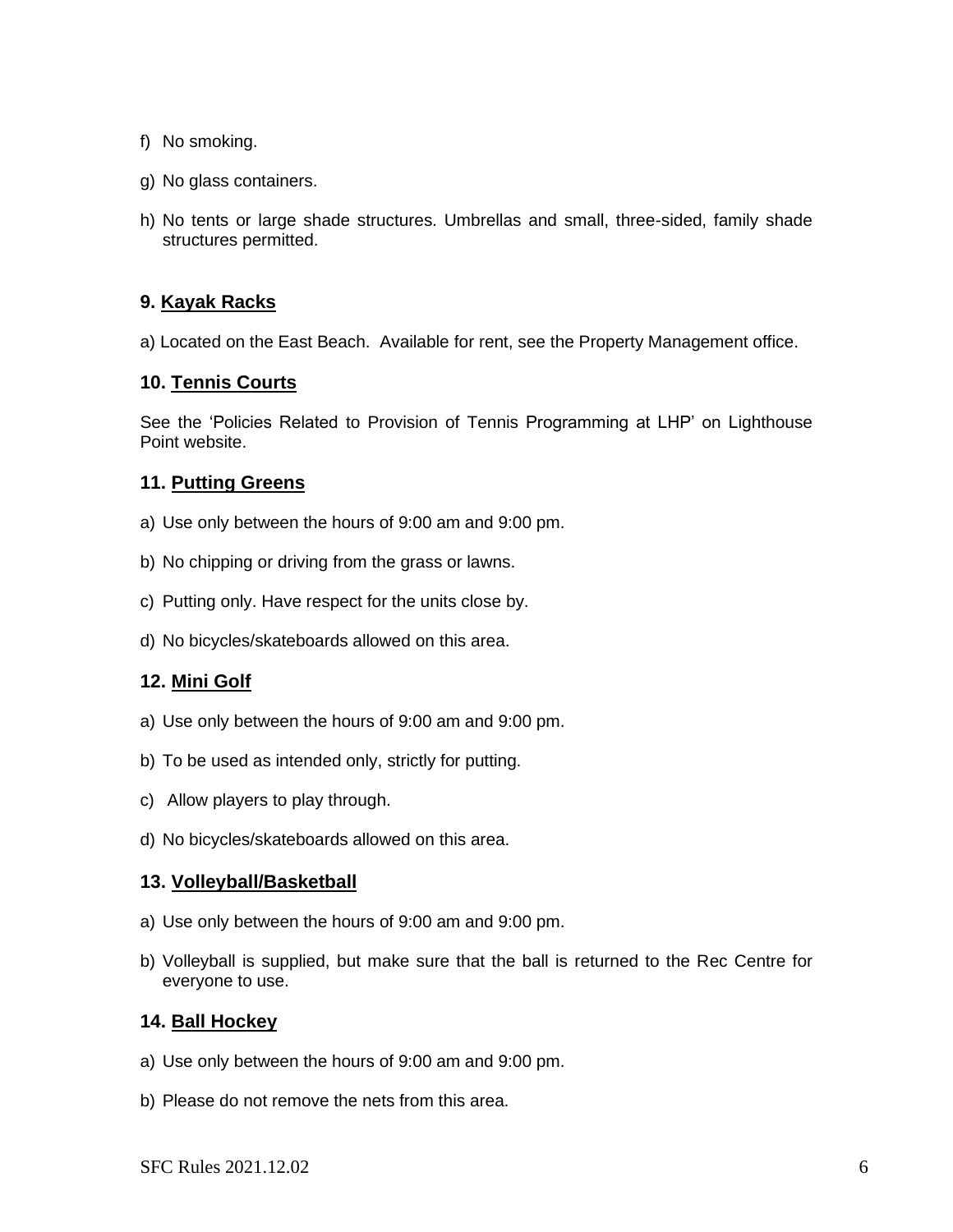#### **15. Playground**

- a) Use only between the hours of 9:00 am and 9:00 pm.
- b) Child supervision is parent responsibility. Children under the age of 6 must be accompanied by a parent or a guardian over 16 years of age.
- c) No glass containers in the playground area.
- d) No dangerous or boisterous play allowed.
- e) Please put garbage in receptacle provided.
- f) Play safe.
- g) No dogs allowed.
- h) No smoking, as per by-laws.

#### **16. Natural Area**

Environmentally Protected Area bordered by SSCC 301, SCC 245, SCC 218, SCC 207 and SCC 136.

- a) Activities not allowed include:
	- a) Soil Removal or filling.
	- b) Operation of motorized vehicles.
	- c) Removal of or damage to existing vegetation.
	- d) Planting vegetation.
	- e) Removal of wildlife by such means as hunting or trapping.
	- f) Active sporting events for example: golf, football, baseball and soccer.
	- g) DO NOT feed the wildlife.

# **17. Walkways & Boardwalk**

- a) Any maintenance issues should be reported to management.
- b) All refuse must be deposited in the waste receptacles only.
- c) Animals: Please adhere to all rules as set out in section 3.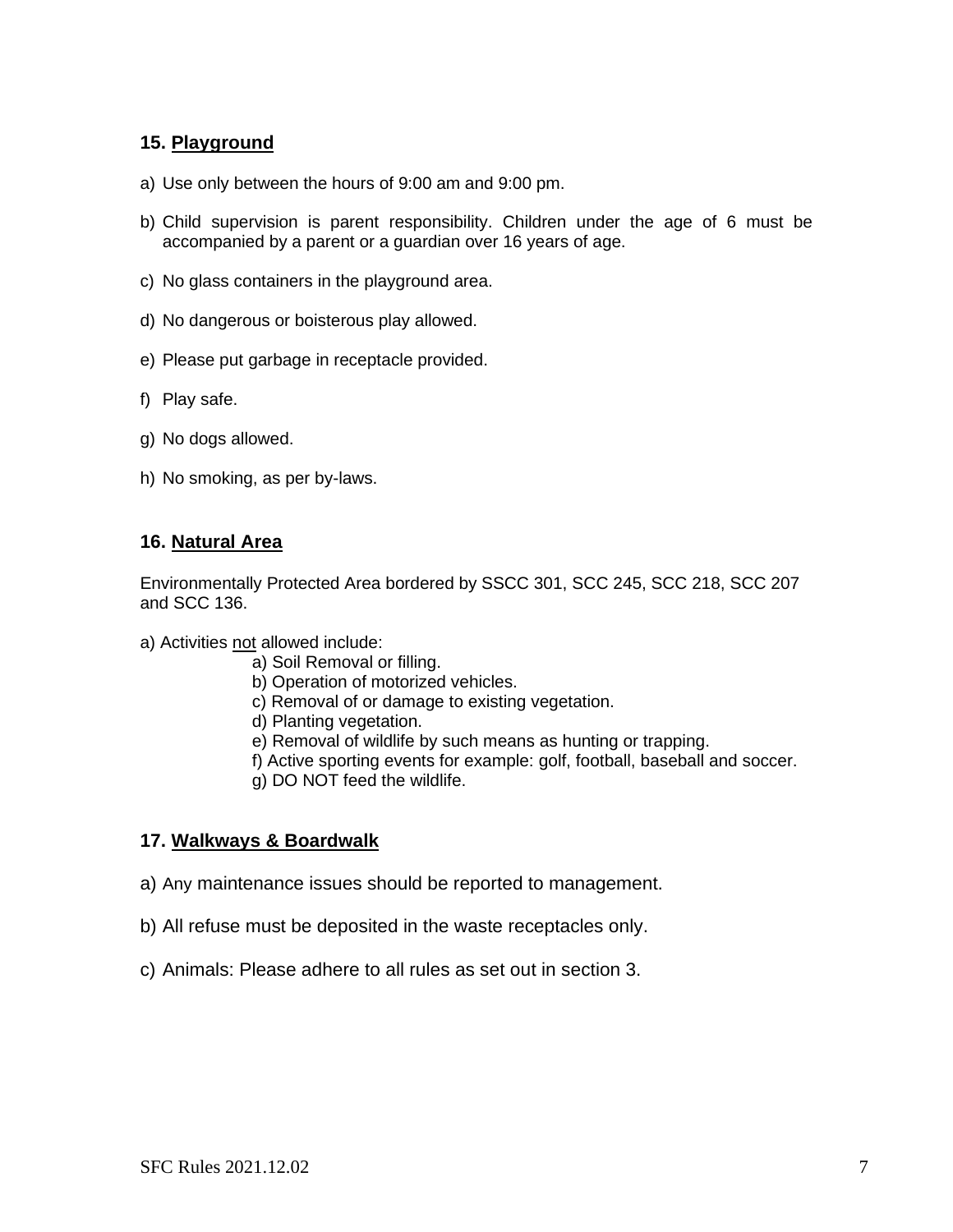# **RUPERT BRONSDON COMMUNITY CENTRE (RBCC) RULES**

#### **18. General Community Centre Rules**

- a)Access to lower level controlled by FOB system.
- b) The policy will be zero tolerance for those who do not act within the Rules set out or present behavior that Management deems improper. Management has the authority to ban the unit and all its occupants from use of the RBCC.
- c) Everyone must be properly registered in writing at the Reception Desk.
- d) Residents must accompany and sign in their guests; furthermore, if there are more than four (4) guests, the resident must remain with their guests at all times.
- e) The only entrance and exit for the building is the front door.
- f) Owner on title is responsible for any damage caused to the Recreation Facilities by themselves, residents of their unit, family members, guests and tenants, etc.
- g) Registered Residents under the age of twelve (12) must be accompanied by a parent or agent of at least sixteen (16) years of age.
- h) The maximum numbers of users per unit at any one time are as follows:

One bedroom – 6 persons Two bedroom – 8 persons Three bedroom – 10 persons Four bedroom – 12 persons

- i) Closing time means all occupants of the building must vacate the premises by the noted closing time. Note that greeters will give a 15-minute notice of closing.
- j) With the exception of the Georgian Room and Administration area, only water in nonglass containers is permitted.
- k) The RCC, including all patios, is smoke free.
- l) Wet or soiled footwear must be removed at the entrance. Indoor footwear is advisable, especially during the winter months. (Absolutely no ski boots and roller blades).
- m) Pets are not allowed. Service dogs are the only exception.

#### **19. Georgian Room**

a) The Georgian Room is for the use of all residents, within the rules listed below. The Georgian Room is to be considered the "Family Room" of the project, where many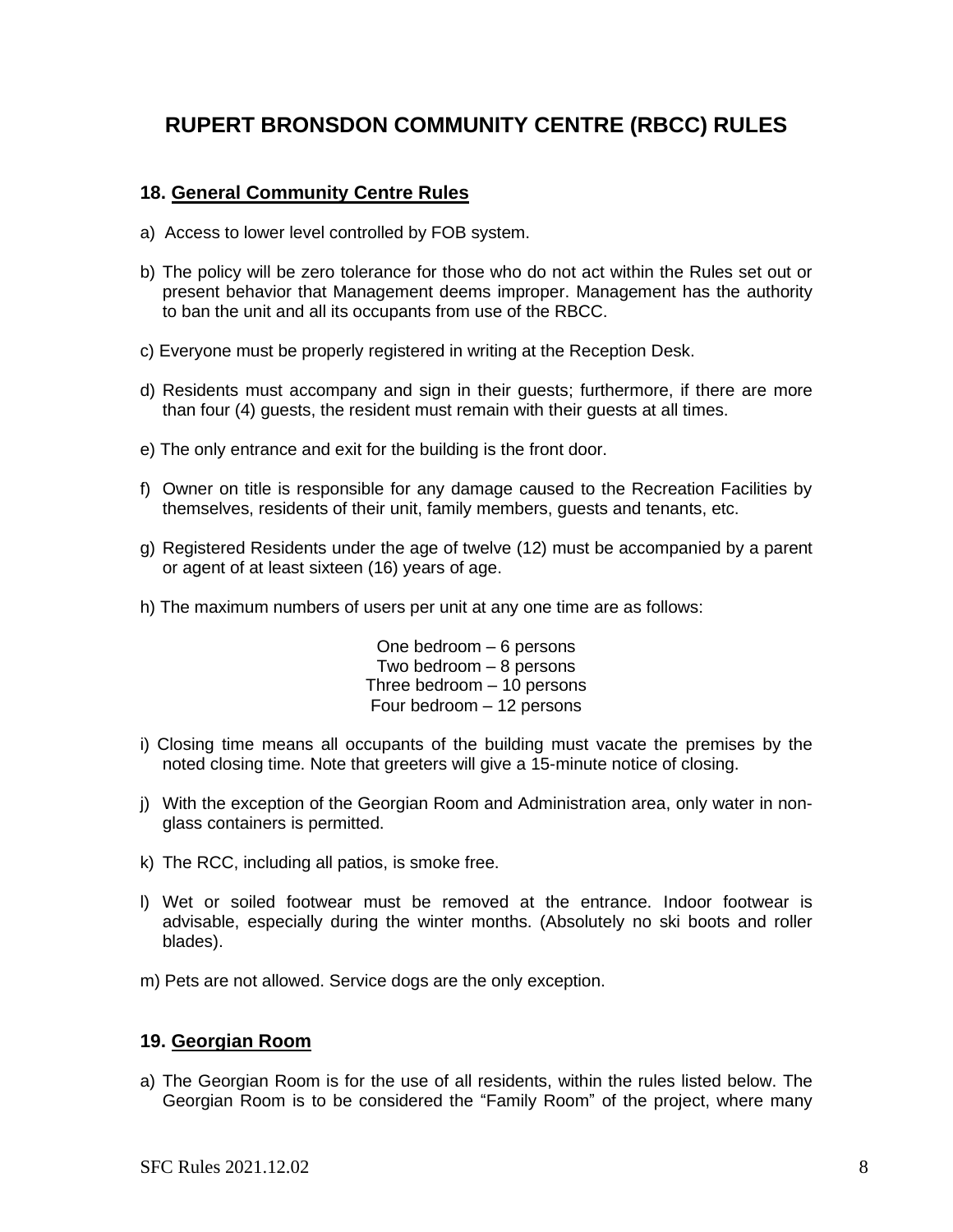quiet activities can take place at one time. Informal gatherings of residents are encouraged, but if children under the age of twelve (12) are involved, they must be taking part in an activity with whomever they arrived with and not off on their own.

- b) Children must be twelve (12) years of age or older or accompanied by a parent or an agent of at least sixteen (16) years of age.
- c) TV Rules Order of Priority: Sporting Events; Specialty/news events; family DVD movies (may be pre-empted); regular programming (may be pre-empted).
- d) Billiard table is for adults only (16 years or older) unless they are playing with an adult/legal guardian. Challengers must be accepted. During busy times, please limit your use. The Billiard table located in the Games Room is for those under sixteen (16) years of age.
- e) Neither alcoholic nor any other beverage containers are to be placed on the Billiard table.
- f) The piano is reserved for musicians only.

#### **20. Kitchen**

- a) Any dishes used from the kitchen area are that resident's responsibility to clean and put away.
- b) No barbequing allowed on the patio or outside area.

#### **21. SWIMMING POOL AREA (Pool, Patio, Deck & Hot Tub Area)**

- a) Hours and maximum capacity numbers must be adhered to.
- b) In order to monitor the maximum allowed in the pool area including deck and hot tubs as per Provincial Health Code Regulations, numbered wrist bands will be signed out at Reception. These wristbands must be worn to gain access to this area. Depending on demand, the wrist band must be returned within one hour of signing out. Again, depending on demand, Residents may need to place names on a waiting list for the next available wristband.
- c) Children under the age of twelve (12) must be supervised by a parent or guardian of at least sixteen (16) years of age. At no time can the lifeguard be considered as the above noted supervisor.
- d) Each bather must take a shower before entering.
- e) No glass containers plastic bottles with water only.
- f) No boisterous play in the pool or about deck. No running on deck.
- g) Only single person floatation devices are allowed.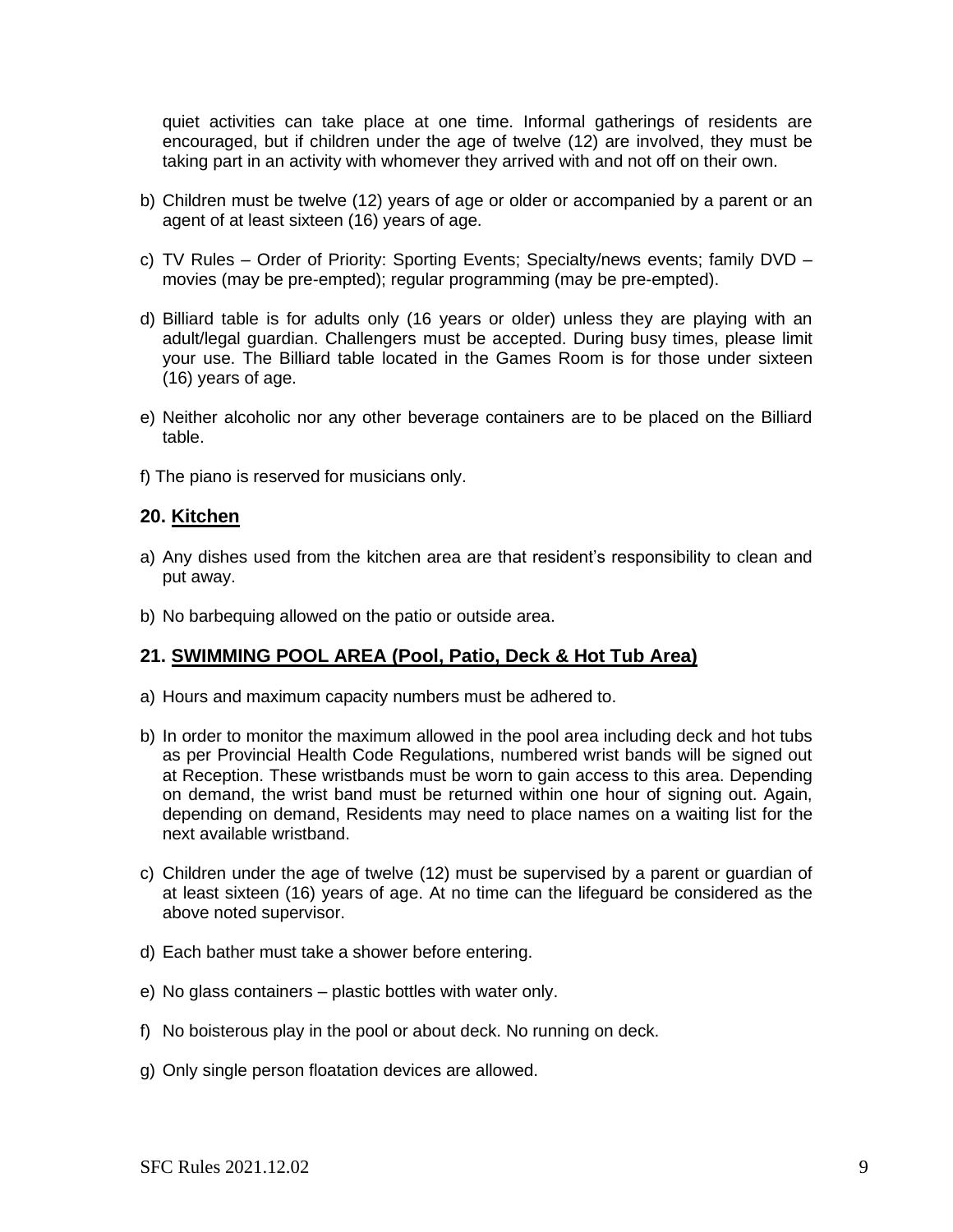- h) Babies must wear 'Little Swimmers', a diaper designed for pool use made by Huggies or similar product.
- i) Lifeguard: If no lifeguard is on duty, a maximum of ten (10) individuals are allowed in the pool area. When a Lifeguard is on duty, a maximum of thirty (30) individuals are allowed in the pool area.
- j) Slide only one (1) person at a time may use the slide, and caution to proceed only when the way is clear. Feet first only.

# **22. Hot Tubs**

- a) The hot tubs are in the same area as the pool and therefore the usage falls under the various maximums for the pool area.
- b) Only persons 16 years of age and older may use the hot tub designated as "adults only." The secondary tub is open for family use, but persons under age 12 using this hot tub must be supervised by a person at least 16 years old. Should one of the hot tubs be shut down for repairs, the remaining hot tub will be open to all residents. Note that the Ministry of Health recommends that small children not use hot tubs.
- c) Law requires a timer pre-set at fifteen (15) minutes. It is located in the area that one has to leave the hot tub area to reset. The fifteen (15) minutes is the recommended length of time. With this in mind, residents must allow others access to the hot tubs after fifteen (15) minutes of use. There is a new mandated security feature on the hot tubs which causes a delay in the start-up. Additionally, the hot tub jets will shut down if the jets are blocked.
- d) Each hot tub user must take a shower before entering.
- e) Residents must comply with all posted Rules & Regulations.

#### **23. Sauna**

- a) Children under the age of twelve (12) must be accompanied by a parent or agent of at least sixteen (16) years of age.
- b) Bathing suits are mandatory.
- c) All users must take a shower.

# **24. Change Rooms**

- a) Lockers are provided on a daily basis, and it is strongly recommended that you lock up your belongings. Neither Management nor Shared Facilities will be held responsible for missing items. Locks are to be removed immediately after use. Locks left on overnight will be cut off and personal belongings will be bagged and placed in the lost and found.
- b) All individuals must be totally dry prior to leaving this area.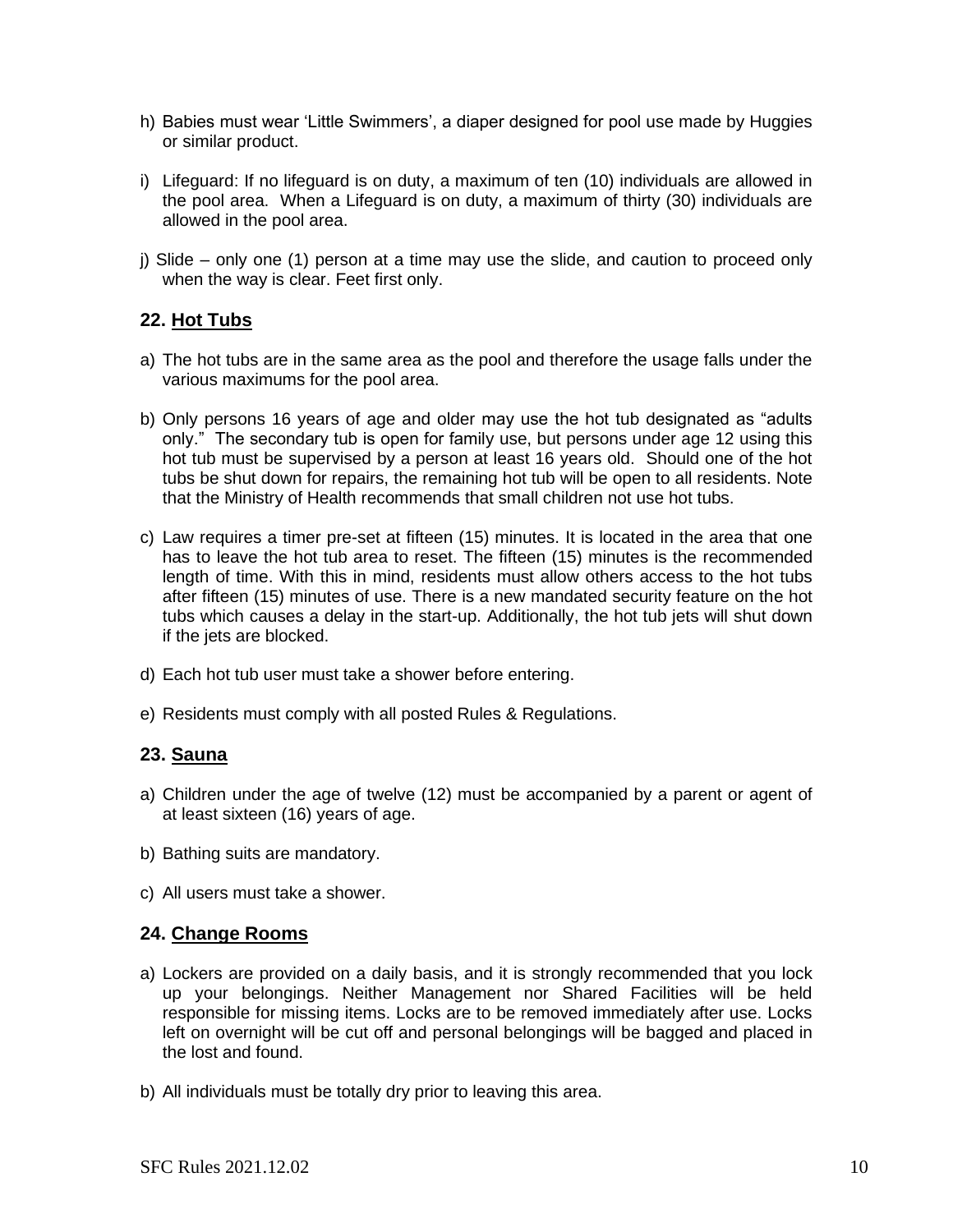- c) This is the only access to the pool area with the exception of those with special needs.
- d) Contact the Front Desk Receptionist regarding lost and found items.

#### **25. Exercise Room**

- a) Children aged 15 and under may use the gym only under direct supervision of a person at least 16 years old. Persons age 16+ are permitted to use the gym at their convenience.
- b) No street shoes allowed. Soles of exercise shoes must be clean.
- c) Appropriate clothing must be worn at all times, including tops.
- d) User must wipe down equipment immediately after using.
- e) Time limit per exercise machine will be 30 minutes. During busy times, please limit your use.
- f) Exterior door in this room is for emergencies only.

#### **26. Games Room**

- a) Children aged eight (8) and under must be accompanied and supervised by a parent or adult sixteen (16) years of age. Ages 9-11 may be left unsupervised if the adult accompanying the child is within the RBCC. Children age twelve (12) and over may be unsupervised.
- b) No longer than 30 minutes per activity. During busy times please limit your use.

#### **27. Internet Issues**

- a) No excessive downloading of movies and videos allowed.
- b) SFC is not responsible for the internet malfunctioning.
- c) Use of the password to access Wi-Fi is to be kept confidential.
- d) SFC reserves the right to change the password at any time.

#### **28. Code of Conduct/Violence Policy**